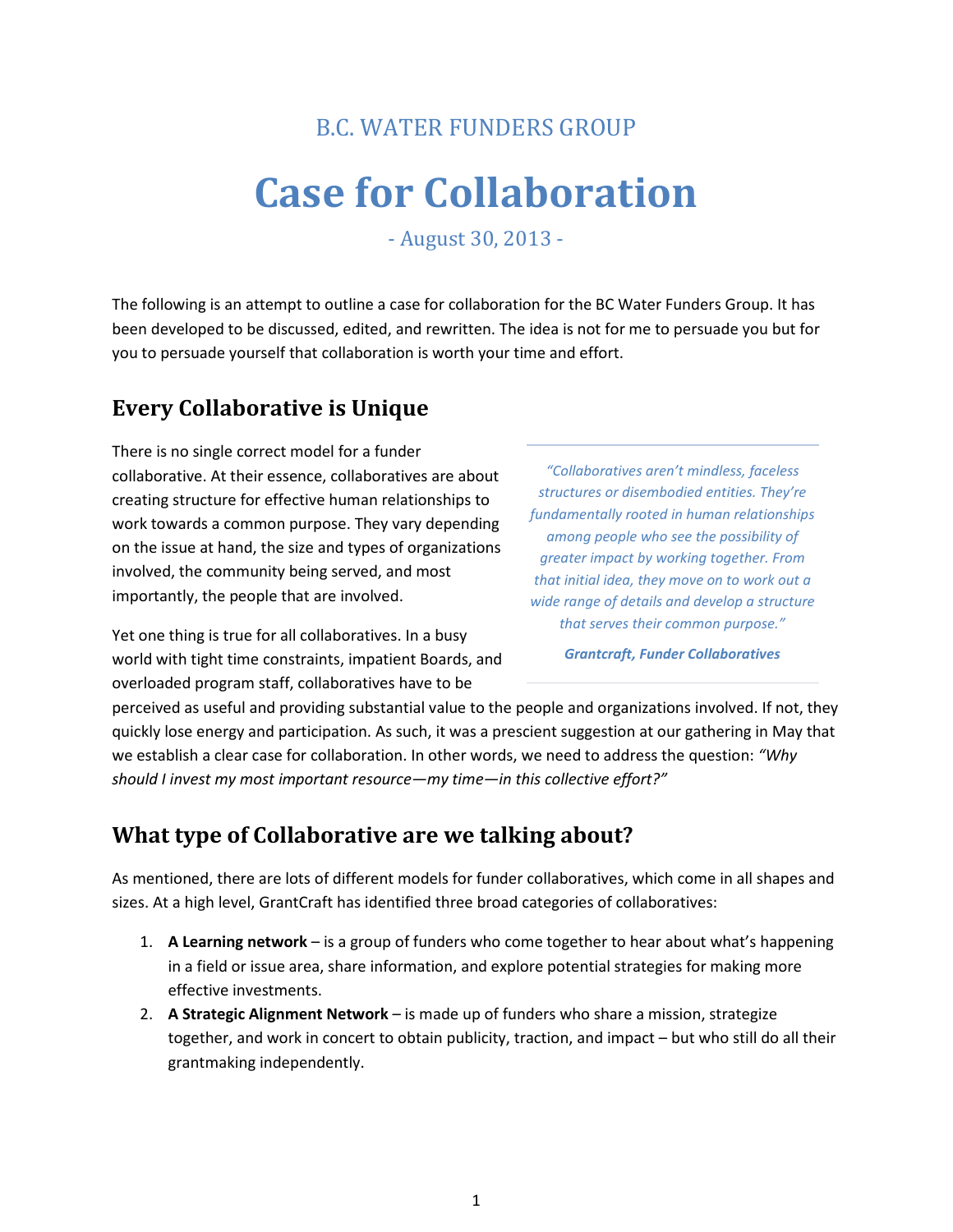3. **A Pooled fund** – is a "pot" of money toward which funders contribute and from which grant dollars (or program related) investments are disbursed. Money from the pot is used without distinguishing the original donor. $<sup>1</sup>$  $<sup>1</sup>$  $<sup>1</sup>$ </sup>

Within these broad categories there are also nuances. For example, in a strategic alignment network, grants may be made independently but in a clearly coordinated fashion, such as several funders making grants to the same project or grantee. And other aspects of the grant making process, such as the due diligence or reporting, may be shared. There is also variation in the ways that pooled funds can be established with different decision-making structures that can allow a greater or lesser degree of flexibility and control for funders. Based on our May meeting, I would suggest that we are currently talking about a collaborative that is somewhere between #1 and #2. There was strong interest in something that is more than just information sharing and closer to aligning efforts in a strategic way but perhaps not yet at the point where funders would invest in a single fund to do that. If strategic alignment is a chief objective, then a critical next step will be to clearly outline the 'mission' or 'purpose' around which this alignment will revolve. It is important that this purpose allow for a dynamic interplay between unity of strategy and diversity of funder mandates.

## **Conditions for collaboration–are we ready to collaborate?**

In spite of strong interest, sometimes it may not be the right time for funders to collaborate in a formal sense. There may not be enough funders interested in the issue or region, or perhaps the spark or urgency to bring collaboration to the fore is not there. However, based on the interviews of funders for the "Opportunities for Strategic Collaboration" report<sup>[2](#page-1-1)</sup> and the May funders gathering, there are a number of factors that indicate the ground has been tilled for a collaborative effort.

• **There is a critical mass of diverse water funders who want to collaborate** – eight funding organizations and 15 funder representatives attended the May meeting. During this meeting, each participant identified a strong interest in collaborating with colleagues from other organizations and appeared to have the flexibility within their organizations to engage in collaboration. There was also

strength in diversity in the group, with a blend of large, medium and small foundations, supporting a range of work at different scales and with diverse but intersecting reasons for supporting fresh water protection.

• **Common areas of interest –** to begin with, each funder has the broad issue of fresh water protection in common, as well as an interest in the region of British Columbia. The Opportunities report highlighted some more specific areas of interest that appeared to be

#### **Common Interest Buckets**

- Water Act Modernization
- Watershed Governance Pilots
- First Nations watershed planning
- Community/grassroots organizing
- Connecting with (or convening) non-traditional actors
- Urban water systems

<span id="page-1-1"></span><span id="page-1-0"></span>

<sup>&</sup>lt;sup>1</sup> Grantcraft, *Why and How Funders Work Together* (2011)<br><sup>2</sup> Morris Consulting, *Opportunities for Strategic Collaboration for B.C. Water Funders* (May 2013)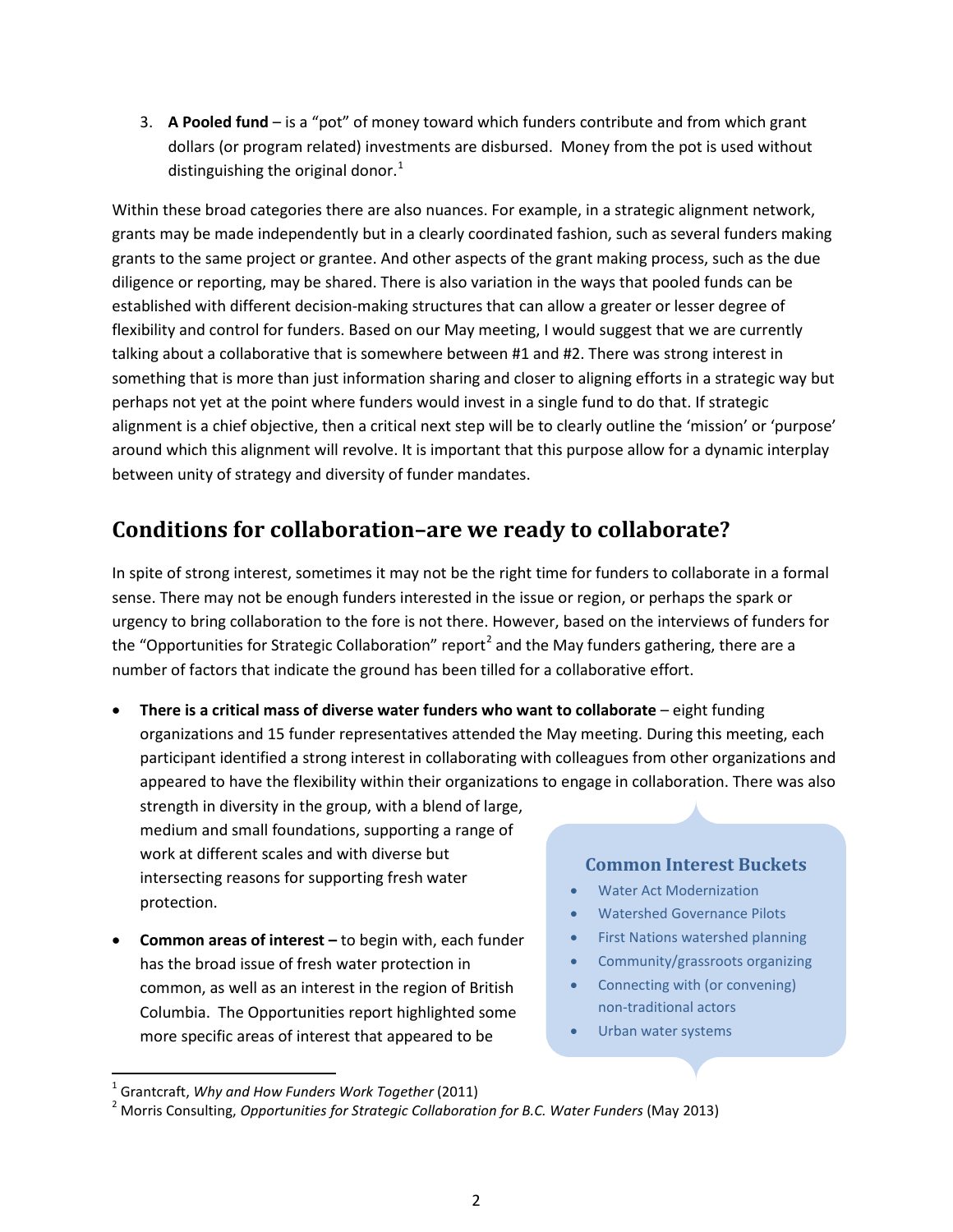shared in common by funders. The funders meeting deepened this conversation around common interests and some clear themes emerged (see sidebar).

- **Evolving spirit of coordination** as outlined in the Historical Background section of the Opportunities report, there has been ongoing dialogue and more informal coordination between a core group of B.C. water funders for the past few years.
- **Policy window** there is a clear opportunity for water policy reform at the provincial level. There is also plenty of local scale activity and First Nations are becoming more assertive around their water rights. This is a dynamic time with realistic opportunities for policy and governance change. This change is likely to occur over a period of at least 5-10 years and would benefit from a long-term strategic focus from the funding community.
- **Leadership** the Real Estate Foundation of BC has offered leadership to bring funders together and move the ball forward. The Moore Foundation has also been generous with its offer to support coordination capacity of the collaborative.
- **Ongoing conversation with resource people and grantees** – funders have been coming together to hear from resource people and their grantees for the last

*I believe in a province wide [funders] group. And, I think, the Real Estate Foundation should be a big part of that. And, I think we can provide a lot of value to that."* 

*Jack Wong, Real Estate Foundation B.C.* (Source: Opportunities for Strategic Collaboration)

few years so have a strong understanding of the issues and the different groups and individuals working on the issues.

## **Benefits of collaboration–is it worth my time?**

Most funders deal in the currency of 'impact' and a core reason for working with other funders is the potential to exponentially increase the impact that you can achieve as a single organization. Leveraging ones' own efforts to support or motivate others with common purpose manifests itself in a number of ways:

• **Resources can go further when funders work together** – the most obvious effect of leveraging is increasing the level of financial resources that can be focused on a common priority. This is also achieved by reducing the amount of overlap or redundancy in grant-making (Note: this is not to say that some redundancy isn't useful and a necessary part of philanthropy).

*"We need to fund strategy at scale, which means funders need to get more strategic… [This means] funders are thinking in a collaborative way around strategy, overall, at the provincial level."* 

*Ivan Thompson, Moore Foundation* (Source: Opportunities for Strategic Collaboration)

• **Due diligence –** working more closely with other funders can be very helpful when undertaking due diligence on potential grantees or projects as your colleagues may have valuable knowledge or experience related to that grantee or project.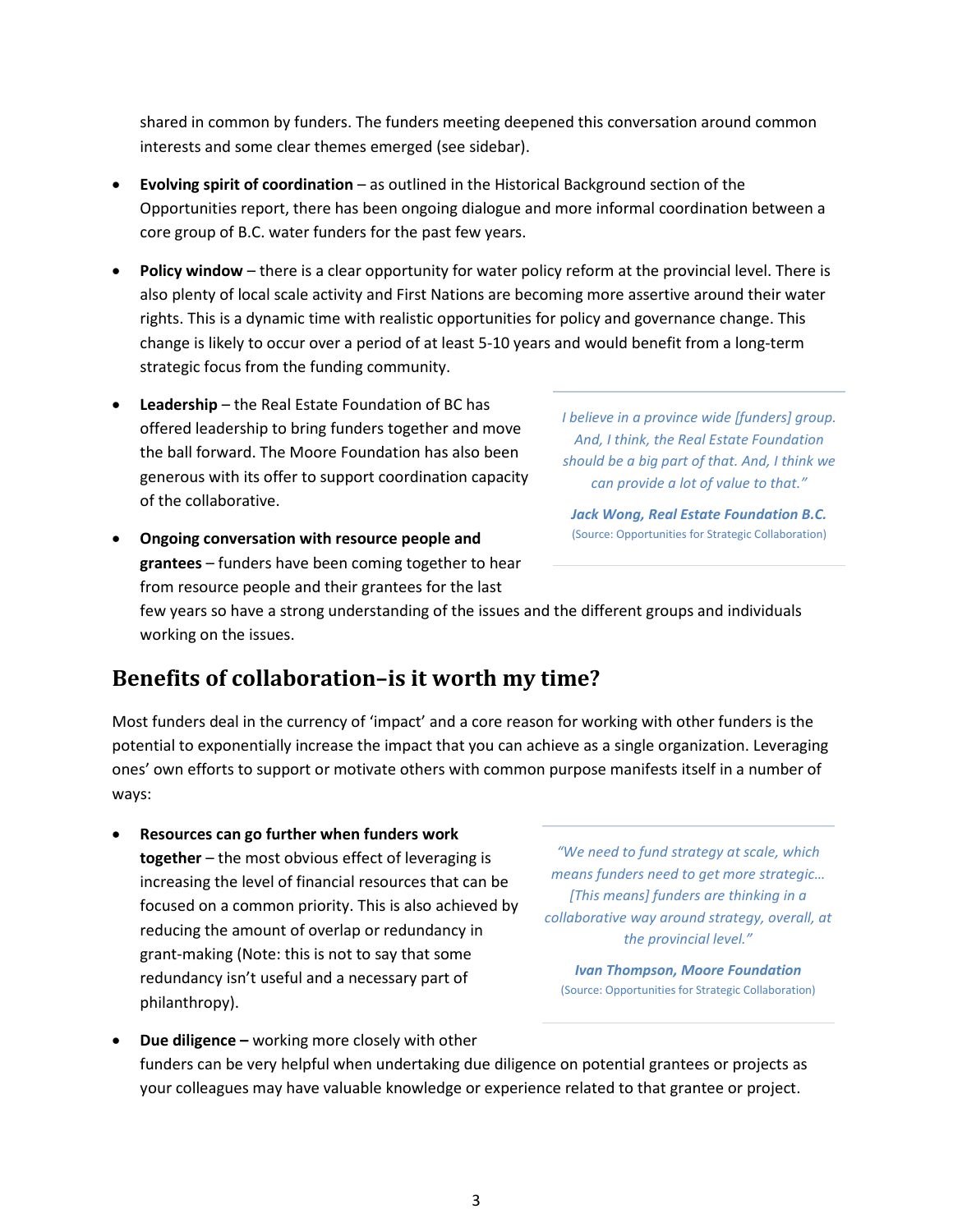When supporting something collaboratively, it allows the due diligence to be spread amongst different funding partners.

• **Mutual learning –** fresh water protection is a complex problem and different funders have different levels of expertise and experience with funding fresh water work. For example, some may focus on local level initiatives, others on high level policy. There is a significant opportunity for learning about the issue, the players, and funding strategies in collaborative discussions that will help improve and advance one's own strategy and approach. In addition to getting together in meeting rooms, there may be considerable benefit (and fun) in funders having shared learning experiences outside conference rooms – especially field trips to affected communities or regions in the case of place-based strategies.

*"There is benefit in more regular contact between the various funders of water work in BC. We need to talk more. People need to talk about what they're funding and why they're funding it. Finding out who else is working in that area, who the people are that have capacity and who don't."* 

*Anna Warwick Sears, Okanagan Basin Water Board* (Source: Opportunities for Strategic Collaboration)

- **Can address gaps and maintain support for the issue –** when funders work together, especially when they work closely with advisors and grantees, it is easier to identify some of the gaps in strategy or activity. It's also easier to fill those gaps when the resources required to do so can be shared amongst the group. Additionally, in the situation where some funders change priorities and are no longer able to fund water projects in B.C., it is easier for other funders to anticipate the gap left by that funder and attempt to fill it or minimize disruption to grantees and efforts on the ground.
- **Easier for grantees and advisors –** it can make it a lot easier and less time consuming for grantees if they know that funders are working together. Rather than making several different pitches to suit different funders' priorities, they may be able to make a consistent pitch to those funders or even a single pitch to the collaborative. Reporting can also become much more efficient, especially if some funders can agree to accept the same report from the grantee. In grantee

*"Water funders play a critical role here and if they're at sixes and sevens they lose their impact. Even if they're partially aligned they'll be a lot more effective."* 

*John O'Riordan, SFU & Advisor, POLIS Project* (Source: Opportunities for Strategic Collaboration

world, time saved in fund-raising equates to more time getting the real work done and having a greater impact. A collaborative can also be a more efficient experience for advisors as they can come and speak to the entire group as opposed to each funder individually.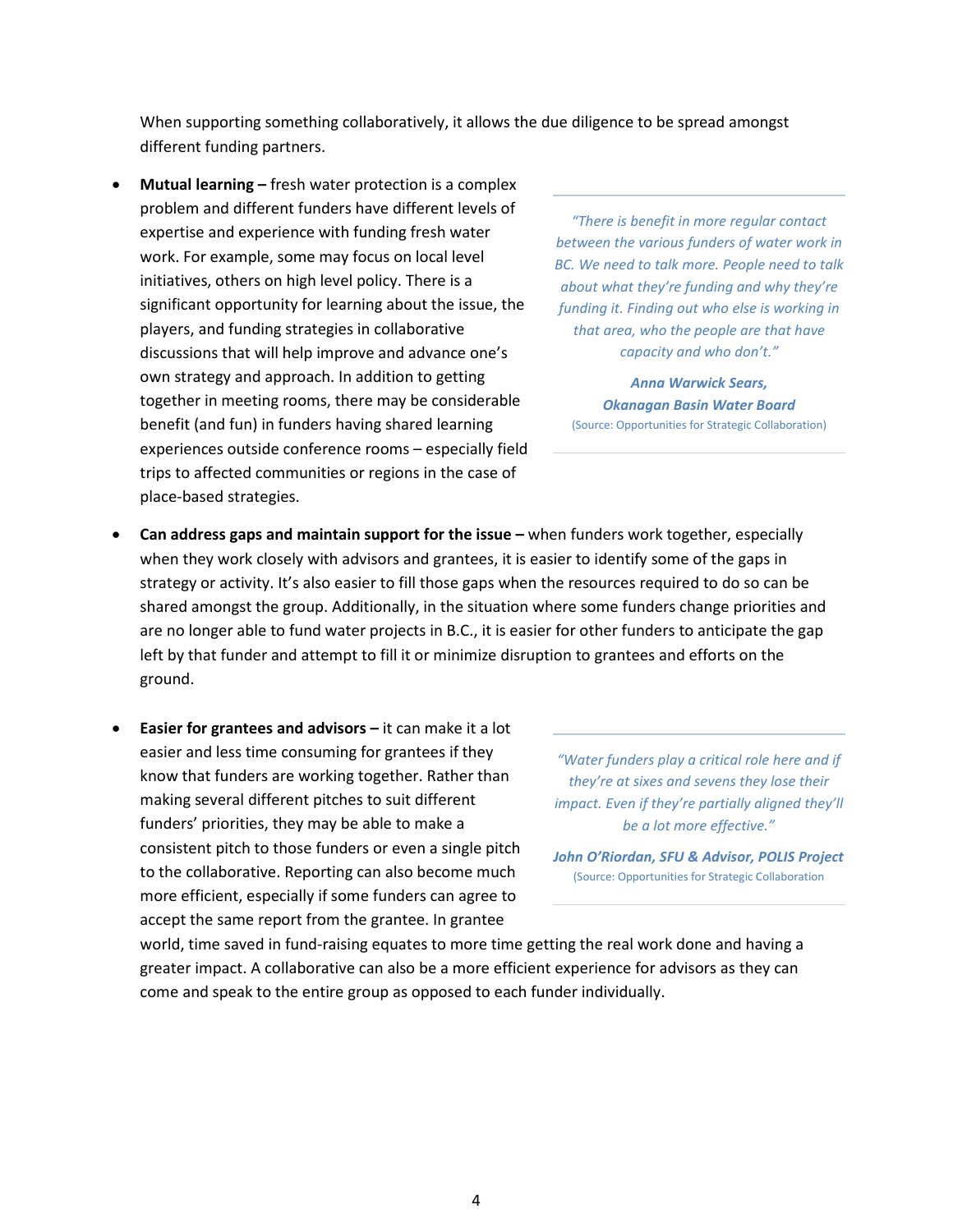# **Challenges of collaboration–how might things go wrong?**

Collaboratives tend not to be easy endeavours and it is useful to recognize some of the challenges associated with them and anticipate where things could go wrong.

- **Lack of clear goals and purpose** as much as possible, it must be clear to members of a collaborative what the goals and purpose of working together are. Initially, this may start out a little fuzzy but it is important that a clear purpose crystallize fairly quickly. If this is still unclear to most organizations after several meetings then this may indicate that the situation is not ripe or appropriate for a collaborative.
- **Control and compromise –** when collaboratives move beyond information sharing to work on problems together and engage in strategic alignment or co-funding, there will typically be a need for compromise and potentially the need for organizations to alter a specific approach or strategy to accommodate that level of coordination. Some organizations (or people) find it challenging to give up full control and direction over strategy and approach, which can make true collaboration difficult.
- **Time and energy –** collaboratives do require an investment of time and energy. There is the time involved in formal collaborative meetings but also likely additional time having one-on-one conversations with other funders or meetings with a subset of funders. As mentioned in the previous point, there may also be implications for your organization's specific approach or strategy. Making adjustments to existing plans to accommodate collaborative opportunities can also take both time and energy to make. The challenge for most funders is that collaboration is typically an add-on or something done of the side of one's desk. As such, during busy times (which seems to be all times these days), collaboration can be viewed as dispensable when compared to other 'core' responsibilities. Managing this time and energy is sometimes the role of a "backbone organization" that facilitates strategy development, clerical support, or pooled grantmaking mechanisms.
- **Grantee suspicion** while collaboration can make life easier for grantees, it can also breed suspicion in the grantee community if this is strategic disagreement and the effort is perceived as picking winners and losers and involved in games of favouritism. This caution highlights the importance of design and communication to the grantee community.
- **Priority changes –** if the priorities of an organization that has taken a lead role in the collaborative change then that can have a significant impact on the collaborative. Ideally, there are at least two or three leadership organizations so that the collaborative can weather the turbulence that comes when a lead organization or personality leaves.
- **Interpersonal tensions –** sometimes just a clash of personalities is enough to break up or dull the effectiveness of a collaborative. This may be mitigated to some extent through facilitation, transparency and good collaborative decision.
- **Impact measurement –** most organizations, and Boards of organizations, want to be able to demonstrate that their organization is having a significant and discernable impact. This can be